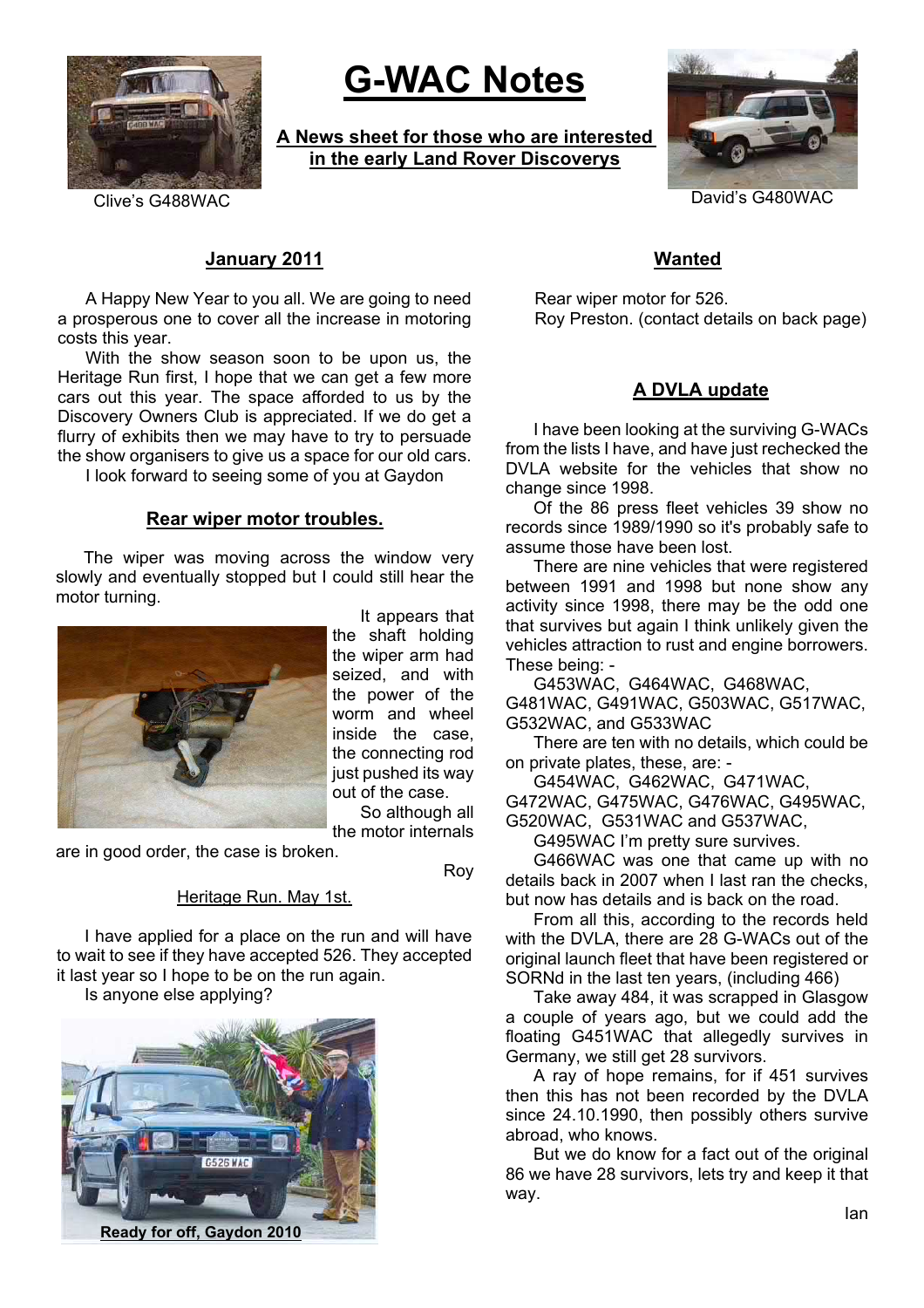## **Events 2011**

| March<br>19th-20th                                     | British Indoor 4x4 Show. Staffordshire Showground. ST18 0BD                                                                                                                                                   |
|--------------------------------------------------------|---------------------------------------------------------------------------------------------------------------------------------------------------------------------------------------------------------------|
| April<br>$23rd - 24th$                                 | Help for Heroes run. Gaydon.                                                                                                                                                                                  |
| May<br>1st<br>7th-8th<br>15 <sub>th</sub><br>26th-31st | Heritage Land Rover Show. Gaydon.<br>LRO Spring Adventure. Driffield Showground, East Yorkshire.<br>Land Rovers on the Line. Severn Valley Railway.<br>ALRC National Rally. Bircham Newton, Norfolk. PE31 6RH |
| June<br>18th-19th                                      | Dunsfold Collection Open weekend. Springbock Estate. GU6 8EX.                                                                                                                                                 |
| July<br>15th-17th                                      | LRO Billing Show. Great Billing, Northamptonshire.                                                                                                                                                            |
| August<br>13th-14th                                    | LRM Show. Stoneleigh.                                                                                                                                                                                         |
| September<br>10th-11th<br>24th-25th                    | LRO Show. East of England Showground, Peterborough, Cambridgeshire.<br>Abingdon 4x4 Festival. Abingdon.                                                                                                       |
| October<br>2 <sub>nd</sub><br>15th-16th                | London to Brighton<br>Plymouth social and road run.                                                                                                                                                           |

## **G-WAC and G registered Discoverys.**

Ian's article on the launch cars makes interesting reading, and as early Discovery enthusiasts we have come a long way from the first meeting of Ian, Graham,

James and myself when we met at Gaydon in 2007.

We now know the owners of 17 launch cars and owners of nearly 30 other G registered and G-WACs that are still "alive", albeit some only just alive. (The cars I mean, not the owners, or maybe both!!)

I am pleased with the progress that we are making to alert the Land Rover movement about our quest to preserve some of these early models, because it won't be long before the 3 door Discovery is as rare as the 3 door Range Rover.

If you know of any owner of a G registered car, spread the word about our enthusiasm and see how many we can preserve for the future.

**James, Ian and Graham. Gaydon 2007**

Roy





Brian Radford of Northmead 4x4 is keeping up-to-date with his copy of the Notes on his website. All the back issues from the start in May 2007 are there.

He also has another website to advertise Classic Rallies and shows.

Have a look at the sites

www.northmead4x4.co.uk/gwac\_discoverys.htm www.classicrallies.co.uk/index.htm